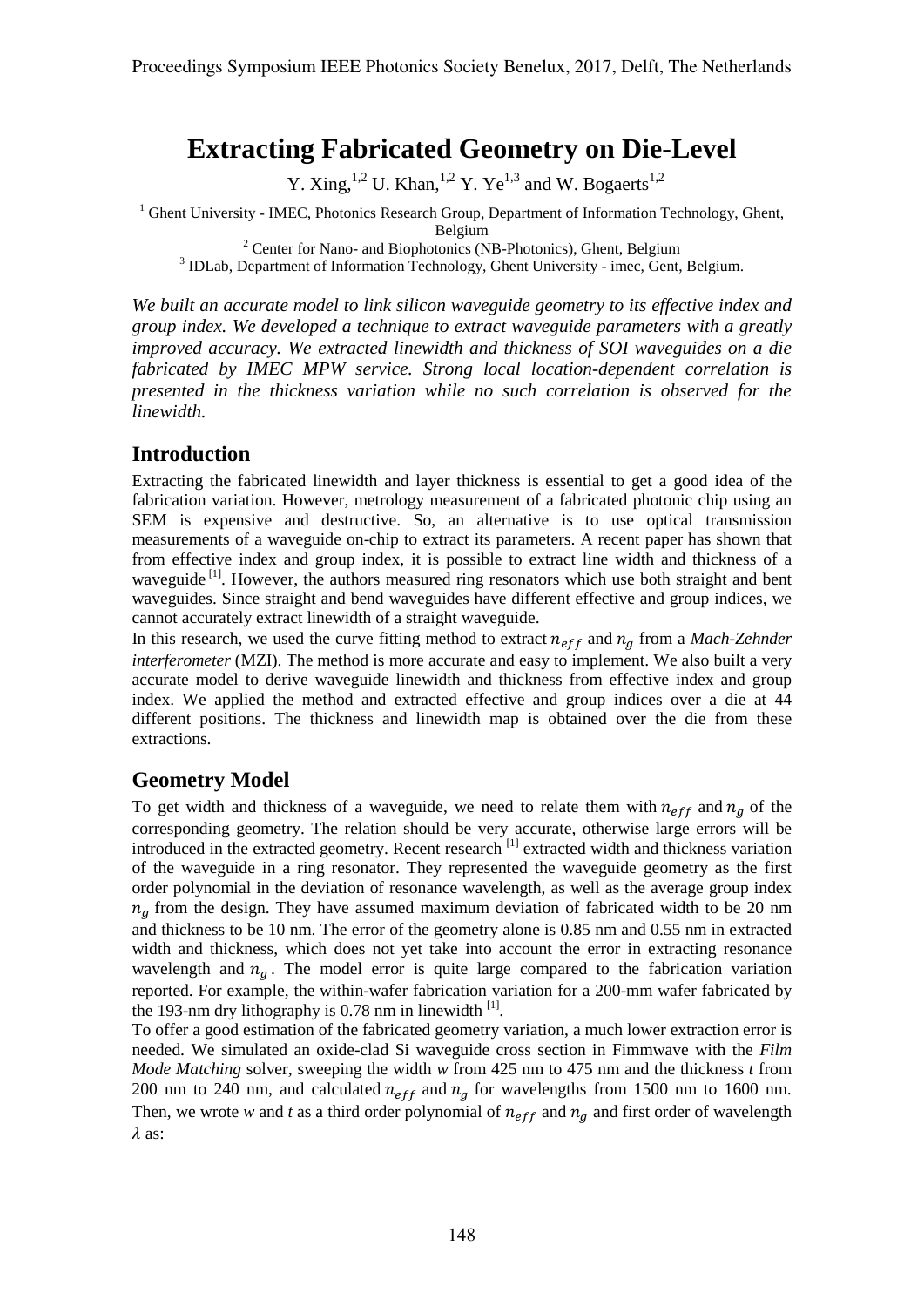

*visual discontinuity is due to the sampling grid to build up the geometry model, which is very small.*

$$
t = q_0 + \sum_{i=1}^{3} q_i n_{eff}^{i} + \sum_{j=1}^{3} q_{j+3} n_g^{j} + q_{j+6} \lambda
$$

The polynomial model is very accurate over the wide span of the spectral measurement range. The maximum error for width and thickness extraction is 0.034 nm and 0.031 nm respectively (Fig. 1), which is small compared to the geometry variation. This would make geometry extraction from  $n_{eff}$  and  $n_a$  very accurate so that variability analysis on the geometry variation is credible.

### **Extraction Technique**

We can derive  $n_{eff}$  and  $n_q$  from interfering structures such as a ring resonator or an MZI. As mentioned, a ring is not advisable to extract the straight waveguide linewidth. We use a low order (order  $m = 15$ ) and a high order ( $m = 150$ ) MZI (Fig. 2). The resonance of the MZI will drift when the fabrication deviates from the design. Therefore, we chose the low order MZI with a large FSR that ensures the drift is within half a reference order under an estimated fabrication tolerance ( $\pm$  20 nm in linewidth and  $\pm$  10 nm in thickness) <sup>[2]</sup>. For the low order MZI, we are sure of its interference order  $m$  to get an accurate  $n_{eff}$ . The high order MZI has a small FSR and we can extract  $n_q$  accurately. However, the  $n_{eff}$  of the high order MZI is hard to decide because the fabrication error can shift the designed resonance by several orders and it becomes difficult to determine the exact order of an interference at a transmission peak.

Two arms in our MZI have the same shape, except the length of the straight waveguide is longer in one arm. Thus, it makes the interference spectrum only affected by the  $n_{eff}$  and  $n_q$  of the straight waveguide and the length difference  $\Delta L$  between two arms.  $n_{eff}$  and  $n_q$  of the MZI arm is linked to the resonance wavelength  $\lambda_{res}$  and the *free spectral range* (FSR) as:

$$
\mathbf{m} \cdot \lambda_{\text{res}} = \mathbf{n}_{\text{eff}} \cdot \Delta \mathbf{L}, \ \ n_g = \frac{\lambda_{res}^2}{FSR \cdot \Delta L}
$$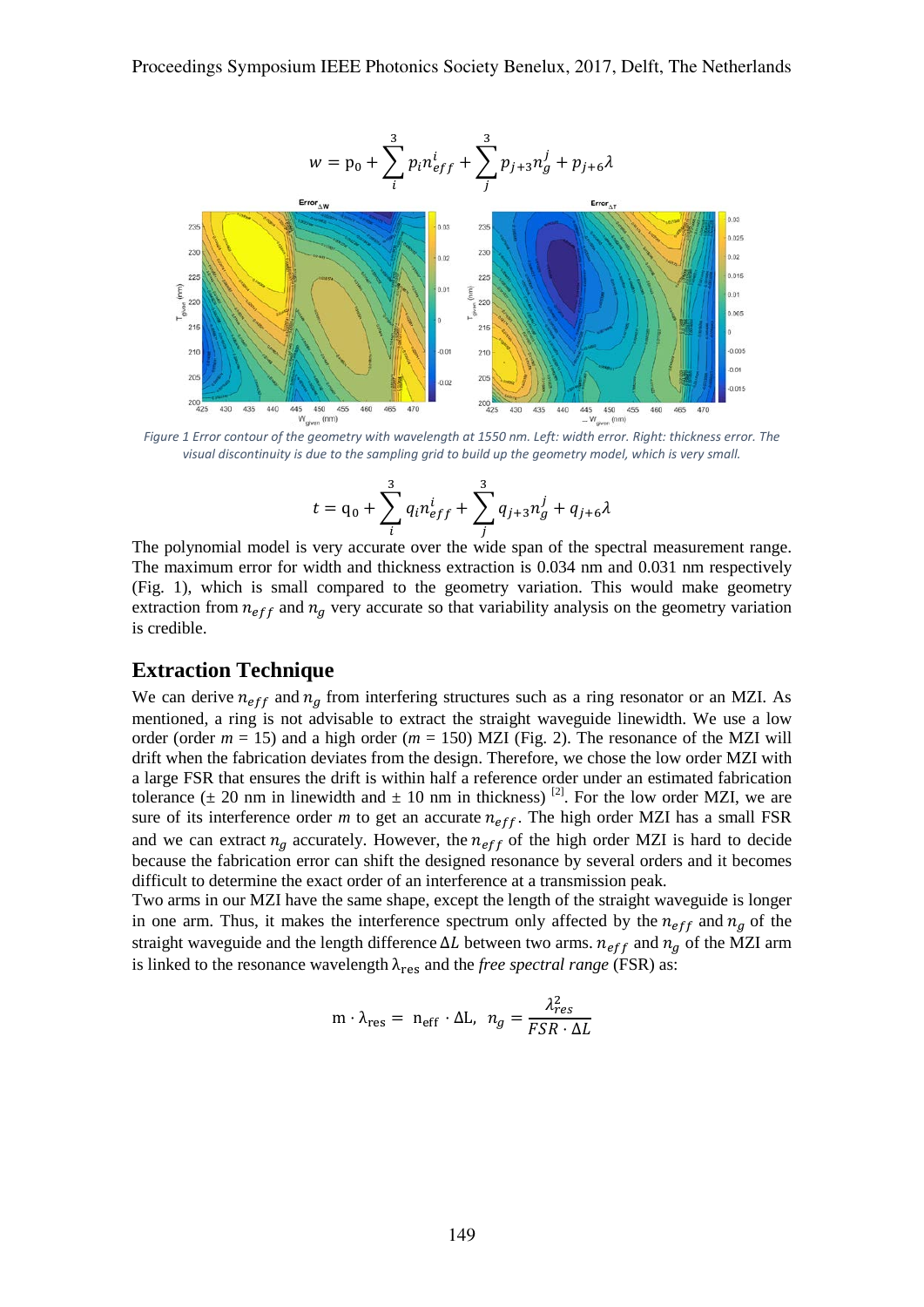

*Figure 2 The MZI used for geometry extraction. Each MZI use two MMIs with 50-50 splittig ratio.*

We can derive  $\lambda_{res}$  and the FSR from the transmission spectrum by finding all the peaks in the spectrum. Then, for a designed interference order  $m$  and arm length difference  $\Delta L$ , we calculate  $n_{eff}$  and  $n_q$ . Using peak detection is simple but not accurate. A waveguide is dispersive, so  $n_q$ and the FSR are wavelength dependent. The FSR on both sides of a resonance peak can be slightly different leading to the extraction of a different group index value. Also, detecting peaks from the spectrum is prone to noise especially for a less sharp peak such as in the MZI transmission.

To improve the extraction accuracy, we used the curve fitting technique. Peak extraction only uses information at the peaks and ignores information on the rest part of the spectrum. On the contrary, curve fitting method utilizes the information from the entire measured spectrum, which should give more reliable extraction. It extracts parameters through the minimization of the difference between a circuit simulation and the measurement data. We built a *Caphe* circuit model of the MZI with *grating couplers* (GCs) at the in port and the out port. We used a fourthorder polynomial to represent the logarithmic transmission spectrum of the GC. In our test, using a fourth order polynomial model reduces the fitting error by one order of magnitude compared to using a measured reference GC, because also the grating coupler transmission is subject to variability effects. From fitting, we can get circuit parameters such as  $n_{eff}$ ,  $n_a$  and coefficients of the polynomial describing the GC.

As shown in Fig. 3, the curve simulated from Caphe circuit model fits the measurement very well. We have repeated the fitting for all 44 pairs of MZIs in a die. Now we get the accurate  $n_{eff}$  and inaccurate  $n_q$  from the low order MZI and the accurate  $n_q$  from the high order MZI. Without constraint, the extracted  $n_{eff}$  of the high order MZI has multiple solutions. We limit the possible extracted solutions by using all the accurate extracted information. From those accurate extracted parameters, we derived that the average and standard deviation of the  $n_{eff}$ for the low order MZI is 2.317 and 0.00576 respectively. Then, 99.7% of the  $n_{eff}$  value lie within the three-sigma range from 2.300 to 2.334. Similarly,  $n_q$  has a three-sigma range between 4.205 and 4.220. For the  $n_{eff}$  and  $n_g$  range, the waveguide width ranges from 465.0 nm to 476.8 nm, and the thickness ranges from 196.9 nm to 204.7 nm. With the constraint on the geometry we can get a constrained  $n_{eff}$  and  $n_q$  parameter space calculated by the geometry model. Then, we get the extracted  $n_{eff}$  and  $n_q$  of the high order MZI as shown in Fig. 4. The average fitting error for  $n_{eff}$  is  $\Delta n_{eff} = 8.5 \cdot 10^{-6}$  and the average fitting error for  $n_g$  is  $\Delta n_q = 8.1 \cdot 10^{-4}$ . These fitting errors correspond to extraction errors of 0.28 nm in *w* and 0.12 nm in *t*. Considering the modelling error in mapping geometry on  $n_{eff}$  and  $n_g$ , the total extraction error for width  $err_w$  and thickness  $err_t$  is:

 $err_w = 0.28$ nm + 0.034nm = 0.314nm,  $err_t = 0.12$ nm + 0.031nm = 0.151nm